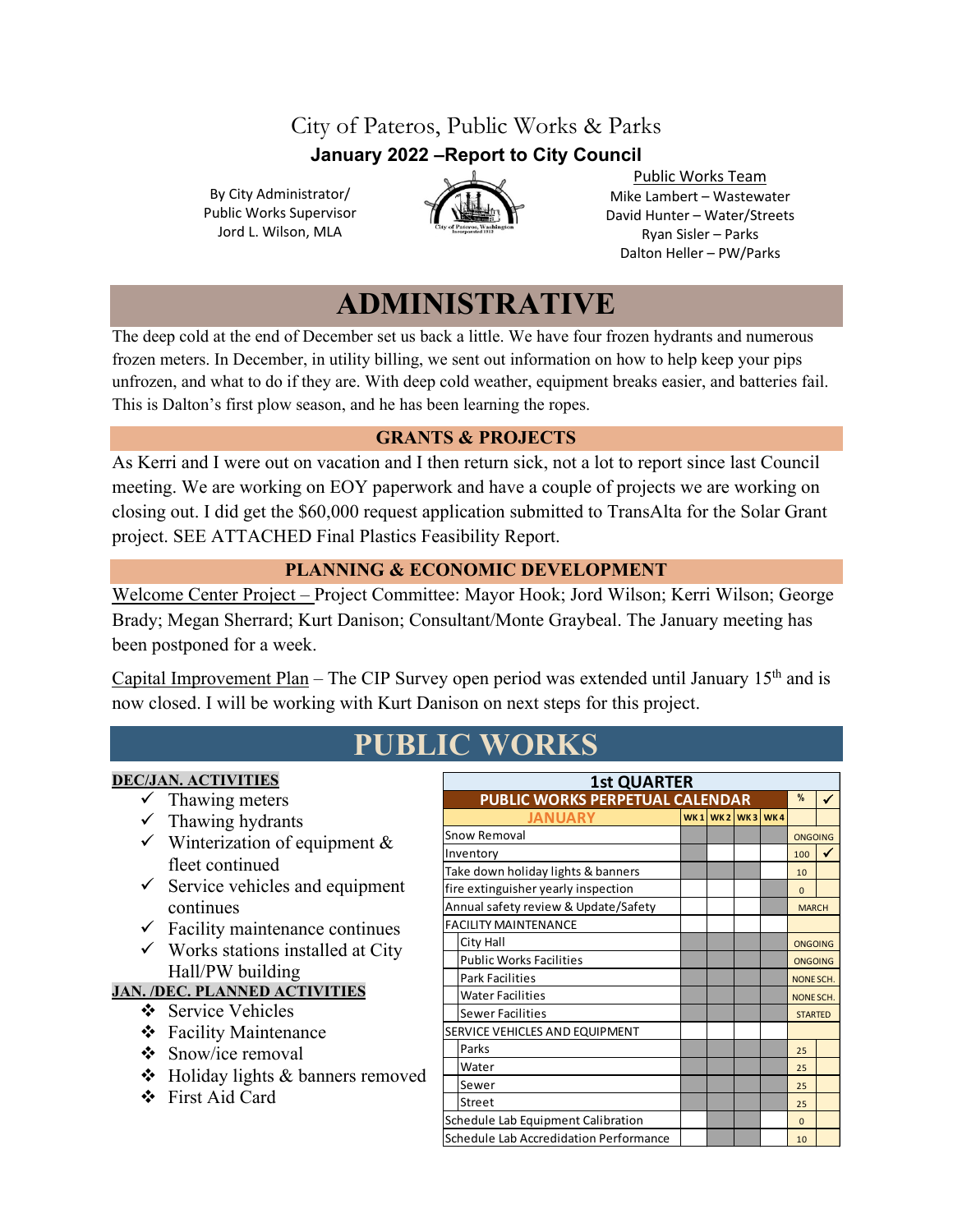#### **STREET DEPARTMENT**

Because of the big snow, the crew continues to work on clearing roads and parking, removing berms at intersections. They are also monitoring and clearing storm drains.

#### **WATER DEPARTMENT**

December was a much better month for stabilizing chlorine levels. They only dropped below minimum level of 0.2 once, and averaged 0.3. Only the Edna Street Well, Pump Station #3, is online, so manganese levels should be extremely low. Water consumption is up in 2021, (Up 15% compared to 2018). 2021 is the first year that monthly production never dropped below two million gallons in a month.

| <b>DECEMBER</b>                                                                                                                                                     |            | <b>2021 WATER PRODUCTION</b> |            |                              |                                                                                                                                                                                                                              |            |            |                             |                                  |  |
|---------------------------------------------------------------------------------------------------------------------------------------------------------------------|------------|------------------------------|------------|------------------------------|------------------------------------------------------------------------------------------------------------------------------------------------------------------------------------------------------------------------------|------------|------------|-----------------------------|----------------------------------|--|
|                                                                                                                                                                     | 2018       | 2019                         | 2020       | 2021                         |                                                                                                                                                                                                                              | 2018       | 2019       | 2020                        | 2021                             |  |
| Jan                                                                                                                                                                 | 1,797,800  | 2,121,438                    | 2,036,291  | 2,277,596                    | Jul                                                                                                                                                                                                                          | 17,454,000 | 18,968,280 | 16,601,532                  | 19,584,242                       |  |
| Feb                                                                                                                                                                 | 1,552,000  | 2,056,813                    | 1,946,743  | 2,057,440                    | Aug                                                                                                                                                                                                                          | 14,152,900 | 16,600,547 | 16,750,284                  | 15,522,640                       |  |
| Mar                                                                                                                                                                 | 1,778,900  | 2,260,796                    | 2,373,833  | 2,133,860                    | <b>Sep</b>                                                                                                                                                                                                                   | 10,192,700 | 8,729,598  | 12,227,228                  | 11,318,457                       |  |
| Apr                                                                                                                                                                 | 2,963,400  | 4,503,629                    | 6,608,729  | 6,062,448                    | Oct                                                                                                                                                                                                                          | 6,663,600  | 4,690,568  | 5,526,800                   | 6,718,040                        |  |
| May                                                                                                                                                                 | 9,611,300  | 12,892,999                   | 10,446,235 | 11,714,756                   | <b>Nov</b>                                                                                                                                                                                                                   | 2,076,600  | 2,178,552  | 1,961,332                   | 2,909,658                        |  |
| Jun                                                                                                                                                                 | 13,457,700 | 16,082,186                   | 13,249,332 | 15,794,652                   | Dec                                                                                                                                                                                                                          | 1,867,529  | 1,918,369  | 1,943,276                   | 2,196,784                        |  |
|                                                                                                                                                                     |            |                              |            |                              |                                                                                                                                                                                                                              |            |            |                             |                                  |  |
| Year to<br><b>Date Total</b>                                                                                                                                        | 2018       | 2019                         | 2020       | 2021                         | <b>Pump Station #3</b>                                                                                                                                                                                                       |            |            | 2,196,784                   |                                  |  |
| <b>Gallons</b>                                                                                                                                                      | 83,568,429 | 93,003,775                   | 91,671,615 | 98,290,573                   | <b>Pump Station #4</b>                                                                                                                                                                                                       |            |            |                             |                                  |  |
| <b>Water Quality Testing</b>                                                                                                                                        |            |                              |            |                              |                                                                                                                                                                                                                              |            |            |                             |                                  |  |
| This is an indicator test for total coliform (good and bad). The presence of coliform in a sample indicates the need<br><b>Coliform Test</b><br>for further testing |            |                              |            |                              |                                                                                                                                                                                                                              |            |            |                             |                                  |  |
| 12/16/2021                                                                                                                                                          |            |                              |            | $\overline{2}$               | <b>Coliform absent</b>                                                                                                                                                                                                       |            |            |                             |                                  |  |
| <b>Chlorine Monitoring</b>                                                                                                                                          |            |                              |            |                              | A target residual of 0.3-0.5 (min. 0.2) used to control microbes *As part of routine monitoring, the chlorine input<br>rate is immediately increased for all chlorine tests results below 0.2 to meet the DOH minimum of 0.2 |            |            |                             |                                  |  |
| <b>Month</b><br><b>Median of</b><br>$12/1 - 12/30$<br>0.27                                                                                                          |            |                              |            | <b>Daily samples Mon-Fri</b> | Target Min Chlorine Levels is 0.20 at furthest point in system. Target<br><b>levels 0.3 - 1.50 (4.0 State MCL)</b>                                                                                                           |            |            |                             |                                  |  |
| <b>Manganese Testing</b><br>Historic Highs from old wells 0.2-0.7 & DOH SMCL 0.05<br><b>Only used</b>                                                               |            |                              |            |                              |                                                                                                                                                                                                                              |            |            |                             |                                  |  |
| Location                                                                                                                                                            |            | Date                         |            | <b>Most Current</b>          | Average                                                                                                                                                                                                                      | High       | Low        | <b>Median</b>               | <b>Pump Station</b><br>#3 during |  |
| <b>Pump Station #3</b>                                                                                                                                              |            | 09/10/21                     |            | 0.00010                      | 0.00115<br>0.01207<br>0.00010                                                                                                                                                                                                |            | 0.00016    | month of<br><b>December</b> |                                  |  |
| <b>Pump Station #4</b>                                                                                                                                              |            | 09/10/21                     |            | 0.66800                      | 0.12412<br>0.66800<br>0.00037<br>0.09879                                                                                                                                                                                     |            |            |                             |                                  |  |
| *Future manganese testing done quarterly                                                                                                                            |            |                              |            |                              |                                                                                                                                                                                                                              |            |            |                             |                                  |  |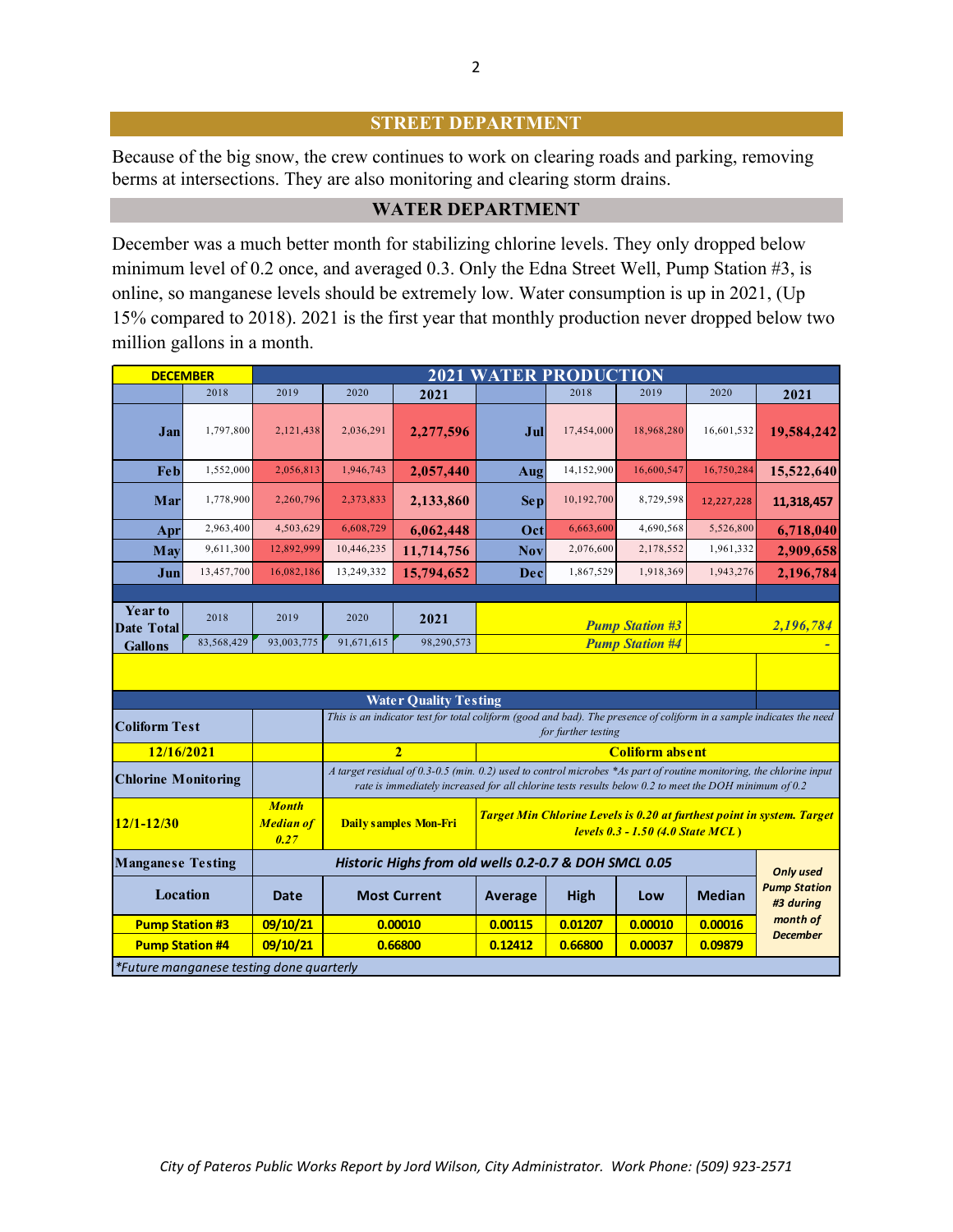#### **SEWER DEPARTMENT**

Processing numbers for the treatment plant have been good. That is not to say that maintaining those numbers have been easy, as temperatures decrease the ability to process organic material also decreases. The plant survived the deep cold of Christmas relativily well, with no major issues.

| <b>City of Pateros Sewer Department</b> |                   |                                                            |                                                                    |                               |               |                         |           |  |
|-----------------------------------------|-------------------|------------------------------------------------------------|--------------------------------------------------------------------|-------------------------------|---------------|-------------------------|-----------|--|
| <b>Permitee: Pateros</b>                |                   | Permit#:                                                   |                                                                    | <b>Operator:</b> Mike Lambert |               |                         |           |  |
| <b>POTW</b>                             |                   | WA002055                                                   |                                                                    |                               |               |                         |           |  |
|                                         |                   | <b>2021 Wastewater Processed in Gallons</b>                |                                                                    |                               |               |                         |           |  |
|                                         | 2019              | 2020                                                       | 2021                                                               |                               | 2019          | 2020                    | 2021      |  |
| <b>January</b>                          | 1,267,300         | 1,458,000                                                  | $1,549,650$ July                                                   |                               | 1,580,000     | 1,663,000               | 1,769,300 |  |
| <b>February</b>                         | 1,136,000         | 1,342,700                                                  | $1,444,200$ August                                                 |                               | 1,415,100     | 1,494,200               | 1,674,400 |  |
| <b>March</b>                            | 1,284,500         | 1,299,500                                                  |                                                                    | $1,202,300$ September         | 1,496,300     | 1,457,100               | 1,498,100 |  |
| April                                   | 1,741,500         | 1,239,700                                                  |                                                                    | 1,272,000 October             | 1,611,290     | 1,419,900               | 1,478,900 |  |
| May                                     | 1,427,400         | 1,489,000                                                  |                                                                    | $1,611,900$ November          | 1,442,200     | 1,311,700               | 1,397,500 |  |
| June                                    | 1,448,900         | 1,488,700                                                  |                                                                    | $1,771,300$ December          | 1,433,100     | 1,227,900               | 1,627,900 |  |
| <b>Year To Date Totals</b>              |                   | 2019                                                       | 2020                                                               | 2021                          |               |                         |           |  |
| <b>Gallons Processed</b>                |                   | 17,283,590                                                 | 16,891,400                                                         | 18,297,450                    |               |                         |           |  |
| <b>Wastewater Effluent Monitoring</b>   |                   |                                                            |                                                                    |                               |               |                         |           |  |
| <b>Total BOD 5-day</b>                  |                   | Organic Loading Rates (Permit Range $\geq$ 85%)            |                                                                    |                               |               |                         |           |  |
| <b>Weekly Test</b>                      |                   | 4 - Tests                                                  |                                                                    |                               | 98.6% removal |                         |           |  |
| <b>TSS</b>                              |                   |                                                            | Total Suspended Solids, non organics (Permit<br>$Range \geq 85\%)$ |                               |               |                         |           |  |
| <b>Weekly Test</b>                      |                   | 94.8% removal<br>4-tests                                   |                                                                    |                               |               |                         |           |  |
| pH                                      |                   |                                                            | (Daily min/max permit range equal/between pH 6<br>and $pH9$        | <b>December Notes:</b>        |               |                         |           |  |
| Weekly minimum                          |                   | Mon-Fri                                                    |                                                                    | 6.8                           |               | Wastewater processed is |           |  |
| <b>Weekly Maximum</b>                   |                   | Mon-Fri                                                    |                                                                    | 7.7                           |               | at a three year high.   |           |  |
| <b>Fecal Coliform Bacteria</b>          |                   |                                                            | (Permit Range Weekly $\leq$ 100; Monthly $\leq$ 200                |                               |               |                         |           |  |
| Monthly geometric mean                  |                   | 4-tests                                                    |                                                                    |                               | 42.0          |                         |           |  |
| <b>Dissolved Oxygen</b>                 |                   | Daily – Report Only                                        |                                                                    |                               |               |                         |           |  |
|                                         | Daily Test        | Mon-Fri<br>8.1 Maximum                                     |                                                                    |                               |               |                         |           |  |
| <b>Temperature</b>                      |                   | $Daily - Report$ Only<br>Mon-Fri<br>12.6 Degrees C Average |                                                                    |                               |               |                         |           |  |
|                                         | <b>Daily Test</b> |                                                            |                                                                    |                               |               |                         |           |  |
| Ammonia                                 |                   | Monthly - Report Only                                      |                                                                    |                               |               |                         |           |  |
| 8/26/2021                               |                   | 0.07<br>1 sample                                           |                                                                    |                               |               |                         |           |  |